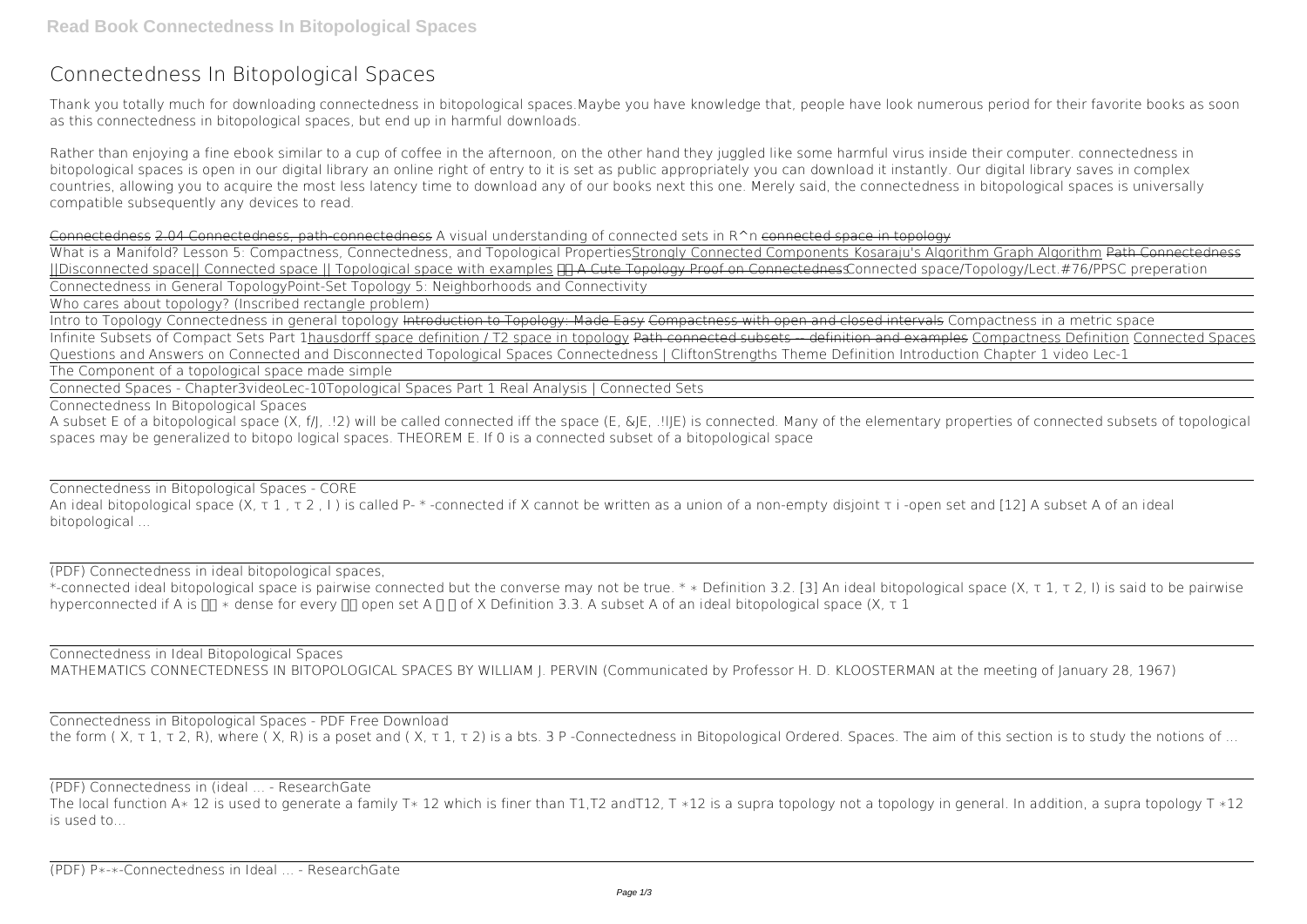inBitopological spaces on the basis of open sets and closed sets .In this case ,we defined a new connectivity in bi-topological spaces which is called local-connectivity ,and the study of the connectivity has gotten some good properties. II. PRELIMINARY KNOWLEDGE A. bitopological spaces Definition 2.1: Let L

Pervin [4] was first to define connectedness and components in a bitopological spaces, whereas the concept of quasi components in bitopological spaces was introduced by Reilly and Young [6]. Recently, the notions of pairwise S\*GO - connected spaces was introduced by K.Kannan [1] in bitopological spaces in 2009.

Conectedness in Bitopological spaces - IJEAS

## Pairwise S\*\*G - Connectedness in ... - ijmttjournal.org

Pairwise gp\*\*O - Connectedness in bitopological spaces #Department of Mathematics, A.V.V.M Sri Pushpam college, Poondi, INDIA 1guruavvmspc@gmail.com Abstract — A subset A of a topological space (X, ) is called gp<sup>\*\*</sup> - closed (gp<sup>\*\*</sup> - closed)[11] if whenever and U is gp<sup>\*</sup>- open in X.In this section we introduce the new type of connected and disconnected spaces called pairwise gp\*\*O - connected ...

Pairwise gp\*\*O - Connectedness in bitopological spaces Read Book Connectedness In Bitopological Spaces Connectedness In Bitopological Spaces A bitopological space (X, f!J,.82) will be called connected iff X cannot be expressed as the union of two nonempty disjoint sets A and B such that  $[A() \cap B] = (A) \cap B] = 0$ ; where c9 and c\_q denote the closures with respect to f! and.82 respectively. When X can be

The notion of connectedness in bitopological spaces has been studied by Pervin, Reily and Swart. In 2014 Mandira Kar and Thakur have been studied the notion of connectedness in ideal bitopological spaces, but the studying of such spaces by using the supra-topological space has not been considered.

Connectedness In Bitopological Spaces bitopological space, denoted by (X.T,Ω) where(X,Ω) and ()X,T are two topological spaces. Jaleel in 2003 defined δ-open sets in bitopological spaces and generalized a part of toplogical notions in bitopological spaces : A subset A of X(in a bitopological space (X,T,Ω)) is said to beδ-open set if A∏T-int(Ω-Cl(T-intA))).

P -Connectedness in Ideal Bitopological Spaces

The notion of pairwise 0 connectedness for bitopological spaces have been introduced and studied by Sen [12]. On the other hand, motivated by the fact that there are some nonsymmetric fuzzy topological structures, Kubiak [4] introduced the bitopologi- cal aspects [3] in the theory of fuzzy topological spaces.

Especial case of connectedness in bitopological spaces

θ-Connectedness and δ-connectedness in fuzzy bitopological ...

connectedness in a bitopological space. Besides, we investigate several results in ì 5ì 6 F Ü semi connectedness for subsets in bitopological spaces. In particular, we disc uss the relationship related with Ü semi connectedness between the topological spaces and bitopological space.

## ÎÚÎÛ SEMI CONNECTEDNESS IN BITOPOLOGICAL SPACES

The concept of connectedness in a bitopological space' has been introduced by Pervin s where he proved some basic theorems on a connected bitopological space. Here we introduce the idea of local connectedness in a bitopological space and obtain some basic properties. We observe with the aid of an example that there are spaces which are

A space

θ-Connectedness and δ-connectedness in fuzzy bitopological spaces. ZZ¥ sets and systems ELSEVIER Fuzzy Sets and Systems 103 (1999) 535-540 0-Connectedness and 6-connectedness in fuzzy bitopological spaces S. Sampa... Download PDF . 390KB Sizes 0 Downloads 51 Views. Report.